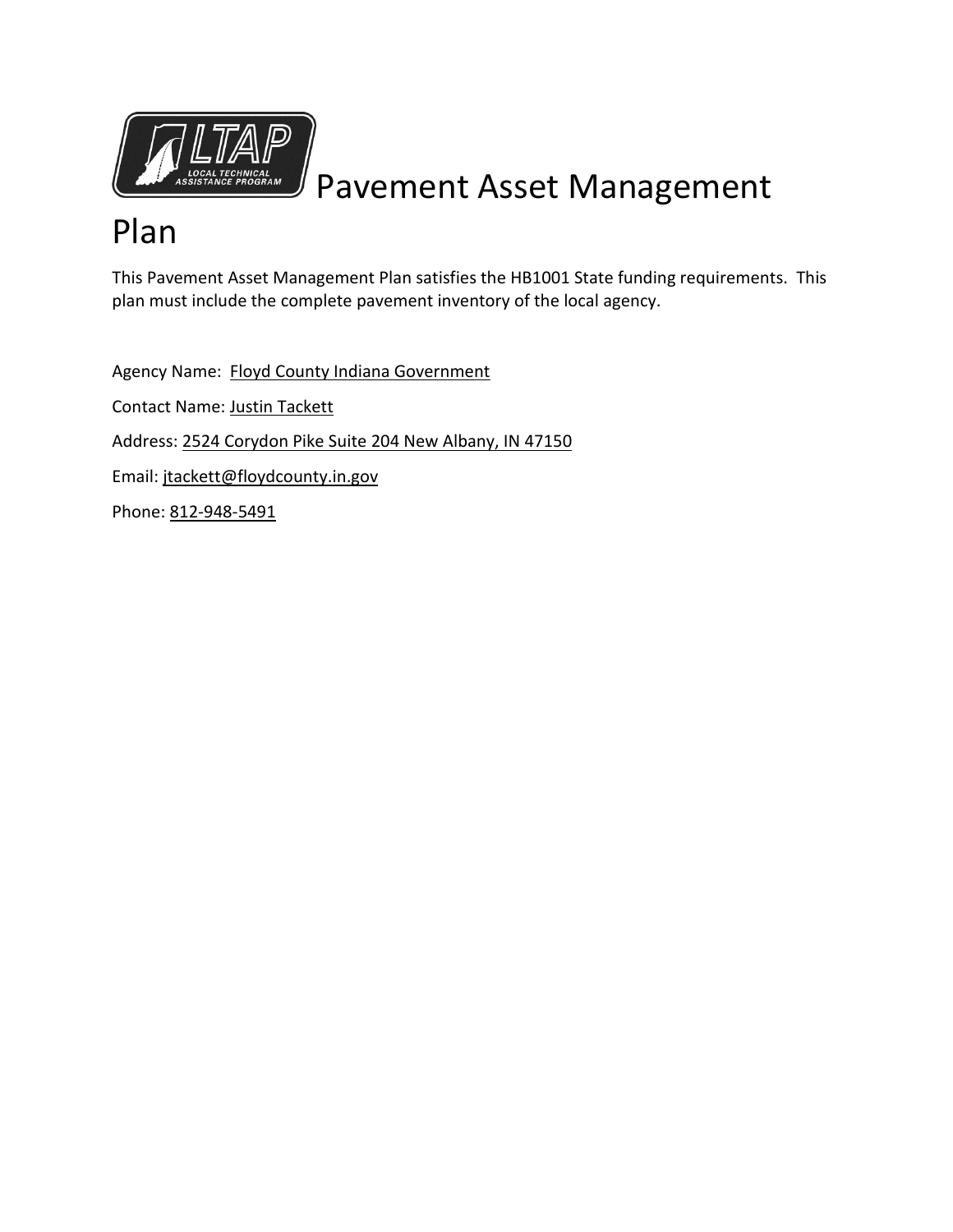## **A.** Road Asset Inventory

Due to the inventory's length, an Excel spreadsheet with the complete pavement inventory has been accompanied with this document. Part B of this document breaks down the county's pavement treatment plan for the next five years by PASER rating. Part B also includes the county's performance benchmarks as well as the monitoring program for pavement assets.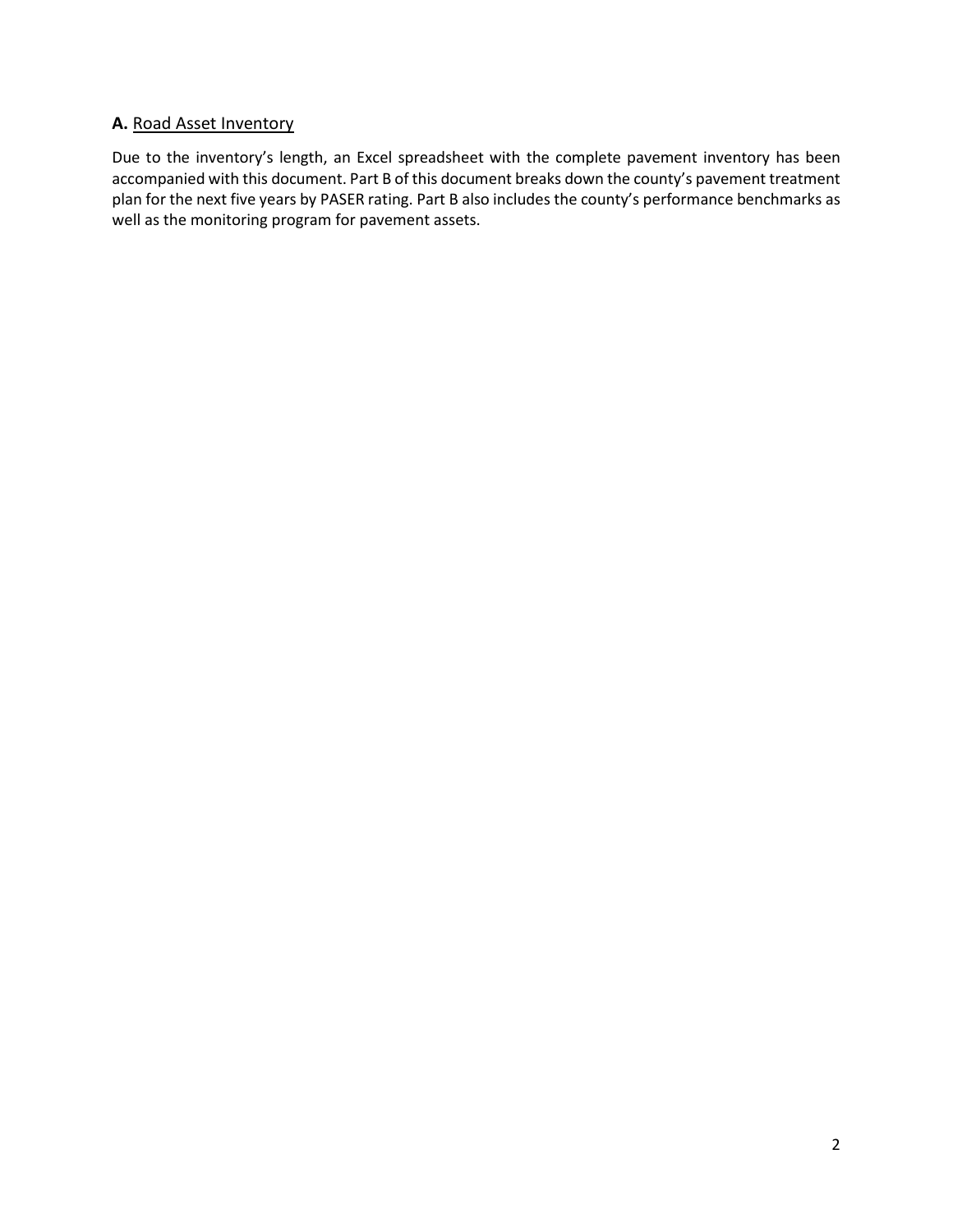## **B.** Proposed Treatments

Floyd County has developed a list of treatment options for the road inventory. The County will continue to monitor improvements and technological innovations that may be beneficial in the maintenance and operation of the community's roadways. The following table below references the road rating and appropriate treatment option to be applied.

| <b>Rating</b> | <b>Treatment Used</b> | <b>Estimated Cost per Mile</b> | <b>Estimated Miles</b> | <b>Estimated Cost</b> |
|---------------|-----------------------|--------------------------------|------------------------|-----------------------|
| $9 - 10$      | <b>Crack Sealant</b>  | \$5,000                        | 53                     | \$265,000             |
| $7 - 8$       | <b>Crack Sealant</b>  | \$5,000                        | 64                     | \$320,000             |
| 6             | <b>Crack Sealant</b>  | \$5,000                        | 93                     | \$465,000             |
| 6             | 1' Overlay            | \$50,000                       | 30                     | 1,500,000             |
| $4 - 5$       | 2'Overlay             | \$70,000                       | 33                     | 2,310,000             |
| $1 - 3$       | Reconstruction        | \$115,000                      | 11                     | 1,265,000             |
| Total         |                       |                                |                        | \$6,125,000           |

**Table B. 1** Rating and Five Year Cost Estimate for Treatment

#### **Objectives and Measurements**

The Floyd County Highway and Public Works Department have defined a series of performance and goals and expected level of service measurements for the road inventory. Using the PASER system, the County has created a five (5) year performance plan to measure the effectiveness and efficiency of the proposed work plan. The proposed work plan is detailed below.

#### **Floyd County Highway and Public Works Five Year Work Plan Summary**

The Five Year Work plan is designed to create a matrix with a set of performance related benchmarks for the County's road inventory. The County's road inventory is described in the following table. The table defines the total current mileage in 2016 and the current mileage for functional classifications that are in the county's system. The overall benchmark for the next five year is to increase the percentage of miles in each classification to a higher standard.

| <b>Functional</b><br><b>Classification</b> | <b>Total</b><br><b>Miles</b> | <b>Miles Rating</b><br>8 or above | <b>Benchmark</b><br><b>Resurfacing</b> | <b>Benchmark</b><br><b>Preventive</b><br><b>Maintenance</b> | <b>Benchmark Preventive</b><br><b>Maintenance and</b><br><b>Selected Resurfacing</b> |
|--------------------------------------------|------------------------------|-----------------------------------|----------------------------------------|-------------------------------------------------------------|--------------------------------------------------------------------------------------|
| <b>Minor Arterial</b>                      | 11                           | 6.35                              | 4.75                                   | 6.35                                                        | 0                                                                                    |
| Major Collector                            | 48.9                         | 18.9                              | 11.1                                   | 38.6                                                        | 0                                                                                    |
| Minor                                      | 26                           | 3.65                              | 12.4                                   | 13.8                                                        | $\Omega$                                                                             |
| Collector                                  |                              |                                   |                                        |                                                             |                                                                                      |
| Local Roads                                | 267.9                        | 24.4                              | 49.5                                   | 144.1                                                       | 81                                                                                   |
| Total                                      | 353.8                        | 53.3                              | 77.75                                  | 189.05                                                      | 81                                                                                   |

**Table B.2** Performance Goals